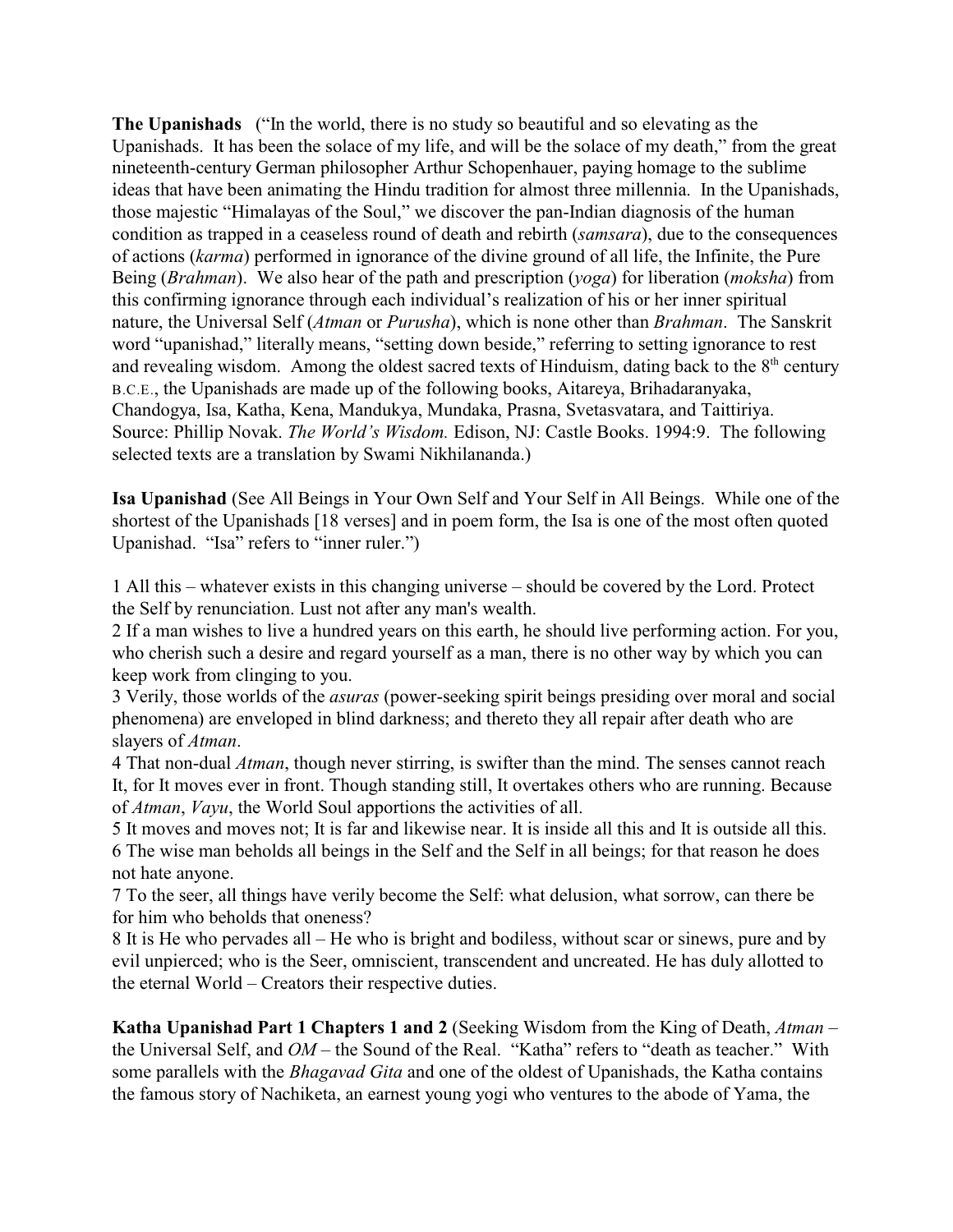God of Death, in order to learn from him the wisdom of life. Nachiketa arrives while Yama is away on business and spends three nights alone in his dwelling. Upon arriving, Yama apologizes for the inconvenience and offers Nachiketas three compensatory boons. Nachiketa's first wish is that his father suffer no anxiety about him and recognize him upon his return. His second wish is to know the secrets of the fire sacrifice. Then Yama tells Nachiketa, "Choose now thy third boon." And Nachiketa replies:)

20 Nachiketa said: There is this doubt about a man when he is dead: Some say that he exists; others, that he does not. This I should like to know, taught by you. This is the third of my boons. 21 Yama said: On this subject even the gods formerly had their doubts. It is not easy to understand: the nature of *Atman* is subtle. Choose another boon, O Nachiketa! Do not press me. Release me from that boon.

22 Nachiketa said: O Death, even the gods have their doubts about this subject; and you have declared it to be not easy to understand. But another teacher like you cannot be found and surely no other boon is comparable to this.

23 Yama said: Choose sons and grandsons who shall live a hundred years; choose elephants, horses, herds of cattle and gold. Choose a vast domain on earth; live here as many years as you desires.

24 If you deem any other boon equal to that, choose it; choose wealth and a long life. Be the king, O Nachiketa, of the wide earth. I will make you the enjoyer of all desires.

25 Whatever desires are difficult to satisfy in this world of mortals, choose them as you wish: these fair maidens, with their chariots and musical instruments – men cannot obtain them. I give them to you and they shall wait upon you. But do not ask me about death.

26 Nachiketa said: But, O Death, these endure only till tomorrow. Furthermore, they exhaust the vigour of all the sense organs. Even the longest life is short indeed. Keep your horses, dances and songs for yourself.

27 Wealth can never make a man happy. Moreover, since I have beheld you, I shall certainly obtain wealth; I shall also live as long as you rule. Therefore no boon will be accepted by me but the one that I have asked.

28 Who among decaying mortals here below, having approached the undecaying immortals and coming to know that his higher needs may be fulfilled by them, would exult in a life over long, after he had pondered on the pleasures arising from beauty and song?

29 Tell me, O Death, of that Great Hereafter about which a man has his doubts.

## **Chapter 2**

1 Yama said: The good is one thing; the pleasant, another. Both of these, serving different needs, bind a man. It goes well with him who, of the two, takes the good; but he who chooses the pleasant misses the end.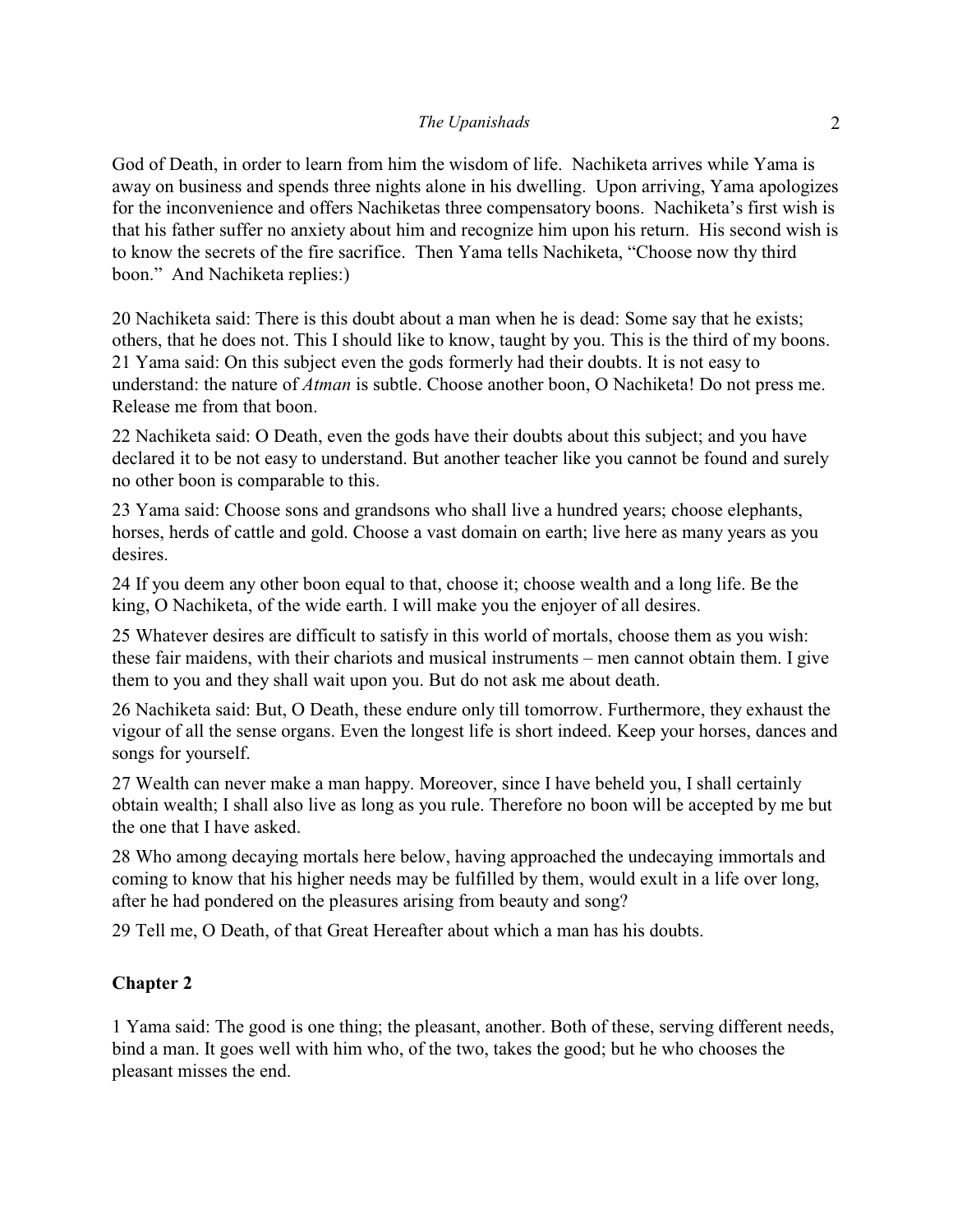2 Both the good and the pleasant present themselves to a man. The calm soul examines them well and discriminates. Yea, he prefers the good to the pleasant; but the fool chooses the pleasant out of greed and avarice.

3 O Nachiketa, after pondering well the pleasures that are or seem to he delightful, you have renounced them all. You have not taken the road abounding in wealth, where many men sink. 4 Wide apart and leading to different ends are these two: ignorance and what is known as Knowledge. I regard you, O Nachiketa, to be one who desires Knowledge; for even many pleasures could not tempt you away.

5 Fools dwelling in darkness, but thinking themselves wise and erudite, go round and round, by various tortuous paths, like the blind led by the blind.

6 The Hereafter never reveals itself to a person devoid of discrimination, heedless and perplexed by the delusion of wealth. "This world alone exists," he thinks, "and there is no other." Again and again he comes under my sway.

7 Many there are who do not even hear of *Atman*; though hearing of Him, many do not comprehend. Wonderful is the expounder and rare the hearer; rare indeed is the experiencer of *Atman* taught by an able preceptor.

8 *Atman*, when taught by an inferior person, is not easily comprehended, because It is diversely regarded by disputants. But when It is taught by him who has become one with *Atman*, there can remain no more doubt about It. *Atman* is subtler than the subtlest and not to be known through argument.

9 This Knowledge cannot be attained by reasoning. *Atman* become easy of comprehension, O dearest, when taught by another. You have attained this Knowledge now. You are, indeed, a man of true resolve. May we always have an inquirer like you!

10 Yama said: I know that the treasure resulting from action is not eternal; for what is eternal cannot be obtained by the non-eternal. Yet I have performed the Nachiketa sacrifice with the help of non-eternal things and attained this position which is only relatively eternal.

11 The fulfilment of desires, the foundation of the universe, the rewards of sacrifices, the shore where there is no fear, that which adorable and great, the wide abode and the goal – all this you have seen; and being wise, you have with firm resolve discarded everything.

12 The wise man who, by means of concentration on the Self, realizes that ancient, effulgent One, who is hard to be seen, unmanifest, hidden and who dwells in the *buddhi* (feminine Sanskrit for "transpersonal faculty of the mind") and rests in the body – he, indeed, leaves joy and sorrow far behind.

15 Yama said: The goal which all the Vedas declare, which all austerities aim at and which men desire when they lead the life of continence, I will tell you briefly: it is *Om* (the four phoneme mantra, "*Aum* . . .").

16 This syllable Om is indeed Brahman. This syllable is the Highest. Whosoever knows this syllable obtains all that he desires.

**Katha Upanishad Part 1 Chapter 3** (The Path of Liberation Is as Narrow as a Razor's Edge; William Somerset Maugham opens his novel, *The Razor's Edge*, with the following quote: "The sharp edge of a razor is difficult to pass over; the wise say the path to Salvation is hard")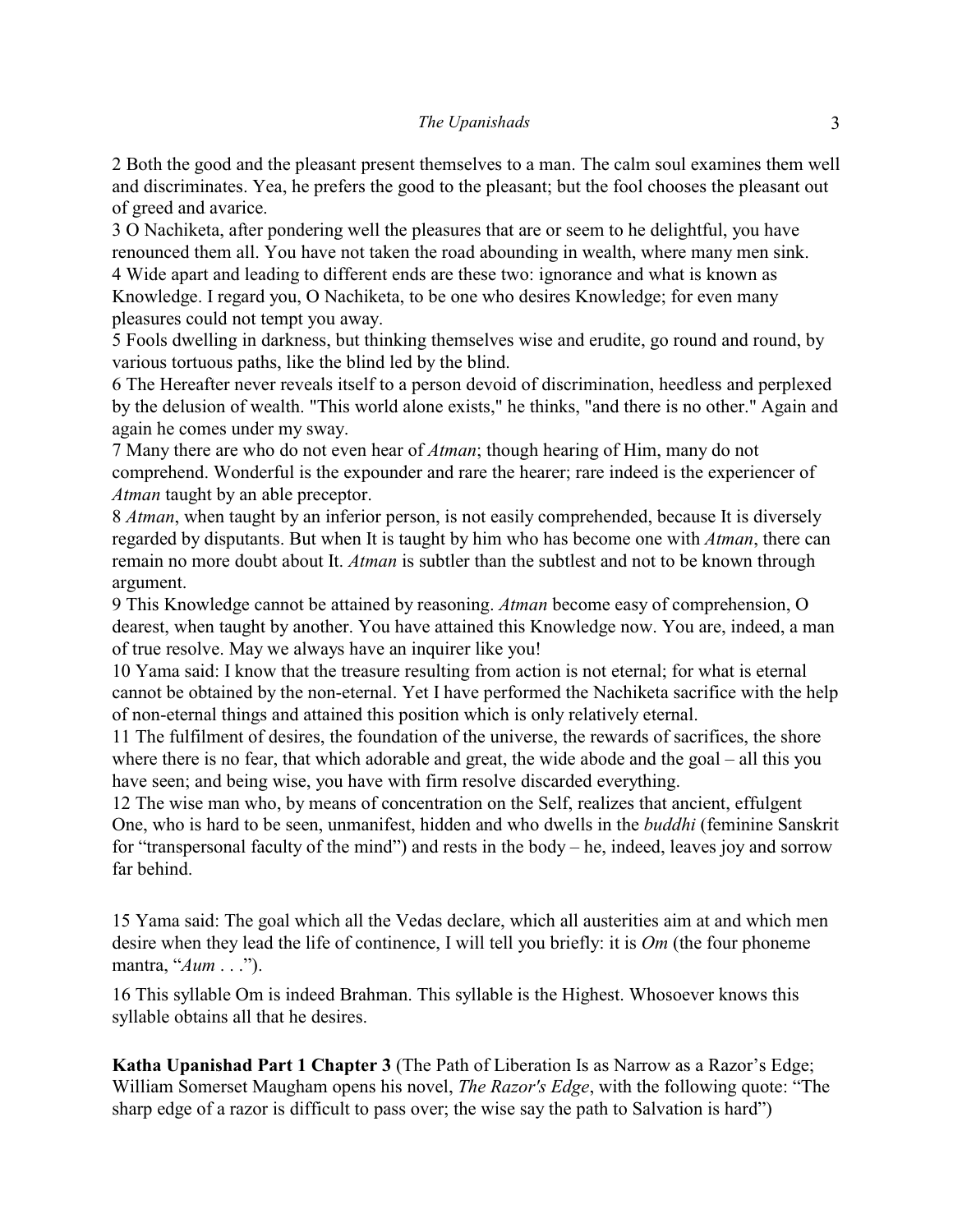### *The Upanishads* 4

10-11 Beyond the senses are the objects; beyond the objects is the mind; beyond the mind, the intellect; beyond the intellect, the Great *Atman*; beyond the Great *Atman*, the Unmanifest; beyond the Unmanifest, the Purusha. Beyond the *Purusha* (Universal Self) there is nothing: this is the end, the Supreme Goal.

12 That Self hidden in all beings does not shine forth; but It is seen by subtle seers through their one – pointed and subtle intellects.

13 The wise man should merge his speech in his mind and his mind in his intellect. He should merge his intellect in the Cosmic Mind and the Cosmic Mind in the Tranquil Self.

14 Arise! Awake! Approach the great and learn. Like the sharp edge of a razor is that path, so the wise say – hard to tread and difficult to cross.

15 Having realized *Atman*, which is soundless, intangible, formless, undecaying and likewise tasteless, eternal and odorless; having realized That which is without beginning and end, beyond the Great and unchanging – one is freed from the jaws of death.

**Katha Upanishad Part 2 Chapter 1** (Who Sees the Many and Not the One Wanders On from Death to Death)

4 It is through *Atman* that one perceives all objects in sleep or in the waking state. Having realized the vast, all-pervading *Atman*, the calm soul does not grieve.

10 What is here, the same is there and what is there, the same is here. He goes from death to death who sees any difference here.

11 By the mind alone is *Brahman* to be realized; then one does not see in It any multiplicity whatsoever. He goes from death to death who sees multiplicity in It. This, verily, is That.

14 As rainwater falling on a mountain peak runs down the rocks in all directions, even so he who sees the attributes as different from *Brahman* verily runs after them in all directions.

15 As pure water poured into pure water becomes one with it, so also, O Gautama, does the Self of the sage who knows.

# **Katha Upanishad Part 2 Chapter 2** (Eternal Brahman: Unmanifest Source of All Manifestation)

8 He, the *Purusha* (Universal Self), who remains awake while the sense – organs are asleep, shaping one lovely form after another, that indeed is the Pure, that is *Brahman* and that alone is called the Immortal. All worlds are contained in Him and none can pass beyond. This, verily, is That.

9 As the same non-dual fire, after it has entered the world, becomes different according to whatever it burns, so also the same non-dual *Atman*, dwelling in all beings, becomes different according to whatever It enters. And It exists also without.

10 As the same non-dual air, after it has entered the world, becomes different according to whatever it enters, so also the same non-dual *Atman*, dwelling in all beings, becomes different according to whatever It enters. And It exists also without.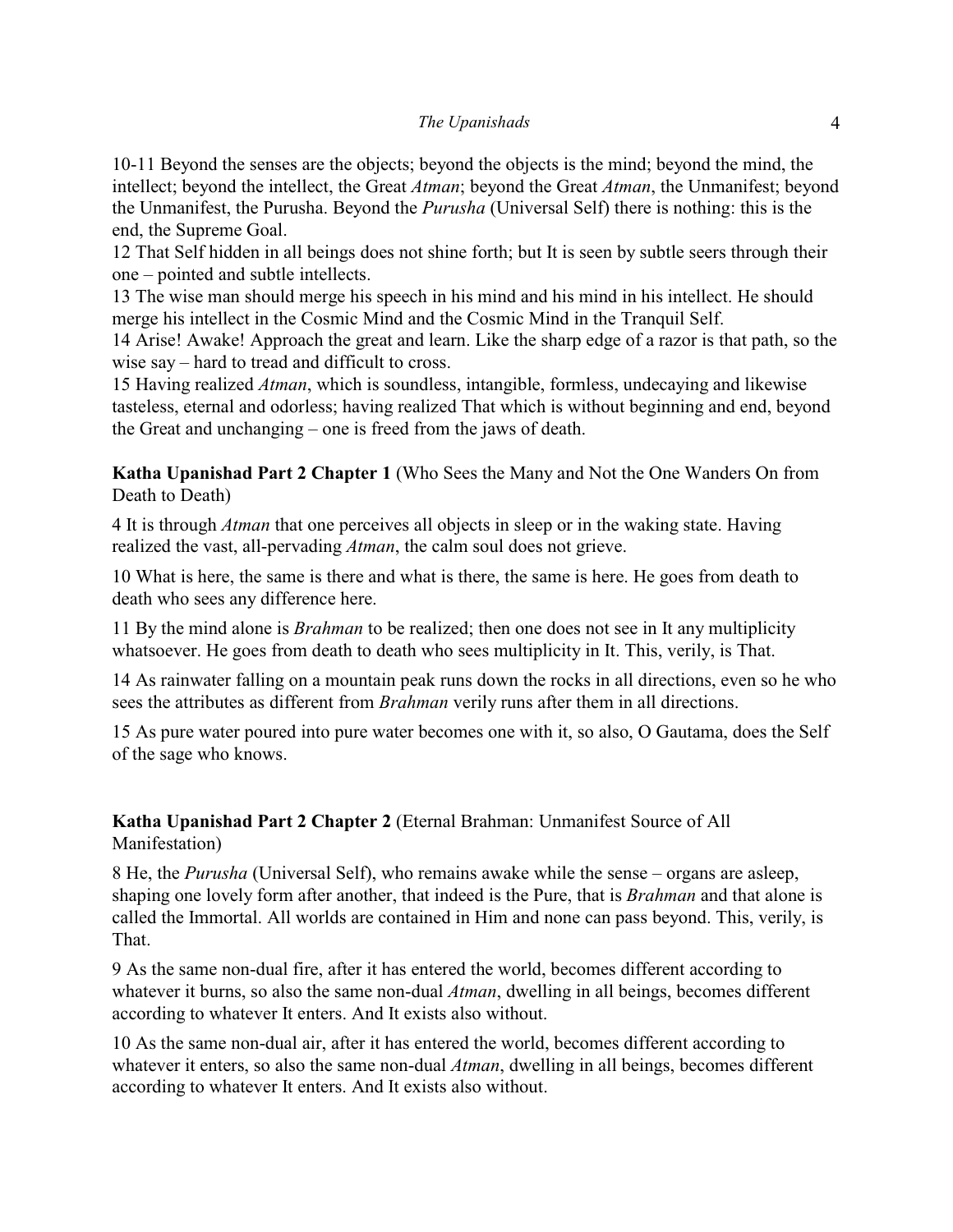#### *The Upanishads* 5

11 As the sun, which helps all eyes to see, is not affected by the blemishes of the eyes or of the external things revealed by it, so also the one *Atman*, dwelling in all beings, is never contaminated by the misery of the world, being outside it.

12 There is one Supreme Ruler, the inmost Self of all beings, who makes His one form manifold. Eternal happiness belongs to the wise, who perceive Him within themselves – not to others.

13 There is One who is the eternal Reality among non-eternal objects, the one truly conscious Entity among conscious objects and who, though non-dual, fulfils the desires of many. Eternal peace belongs to the wise, who perceive Him within themselves – not to others.

## **Katha Upanishad Part 2 Chapter 3** (Roots Above, Branches Below)

1 This is that eternal *Asvattha* Tree (Holy Fig Tree of Eternity) with its root above and branches below. That root, indeed, is called the Bright; That is Brahman and That alone is the Immortal. In That all worlds are contained and none can pass beyond. This, verily, is That.

## **Katha Upanishad Part 2 Chapter 3** (Yoga and Immortality)

10 When the five instruments (senses) of knowledge stand still, together with the mind and when the intellect does not move, that is called the Supreme State.

11 This, the firm Control of the senses, is what is called *yoga*. One must then be vigilant; for *yoga* can be both beneficial and injurious.

12 *Atman* cannot be attained by speech, by the mind, or by the eye. How can It be realized in any other way than by the affirmation of him who says: "He is"?

13 He is to be realized first as Existence limited by *upadhis* (material body, senses, energy) and then in His true transcendental nature. Of these two aspects, *Atman* realized as Existence leads the knower to the realization of His true nature.

14 When all the desires that dwell in the heart fall away, then the mortal becomes immortal and here attains *Brahman*.

15 When all the ties of the heart are severed here on earth, then the mortal becomes immortal. This much alone is the teaching.

16 There are one hundred and one arteries of the heart, one of which pierces the crown of the head. Going upward by it, a man at death attains immortality. But when his *prana* ("breath," one's life force) passes out by other arteries, going in different directions, then he is reborn in the world.

17 The *Purusha* (*Atman*), not larger than a thumb, the inner Self, always dwells in the hearts of men. Let a man separate Him from his body with steadiness, as one separates the tender stalk from a blade of grass. Let him know that Self as the Bright, as the Immortal – yea, as the Bright, as the Immortal.

18 Having received this wisdom taught by the King of Death and the entire process of *yoga*, Nachiketa became free from impurities and death and attained *Brahman*. Thus it will be also with any other who knows, in this manner, the inmost Self.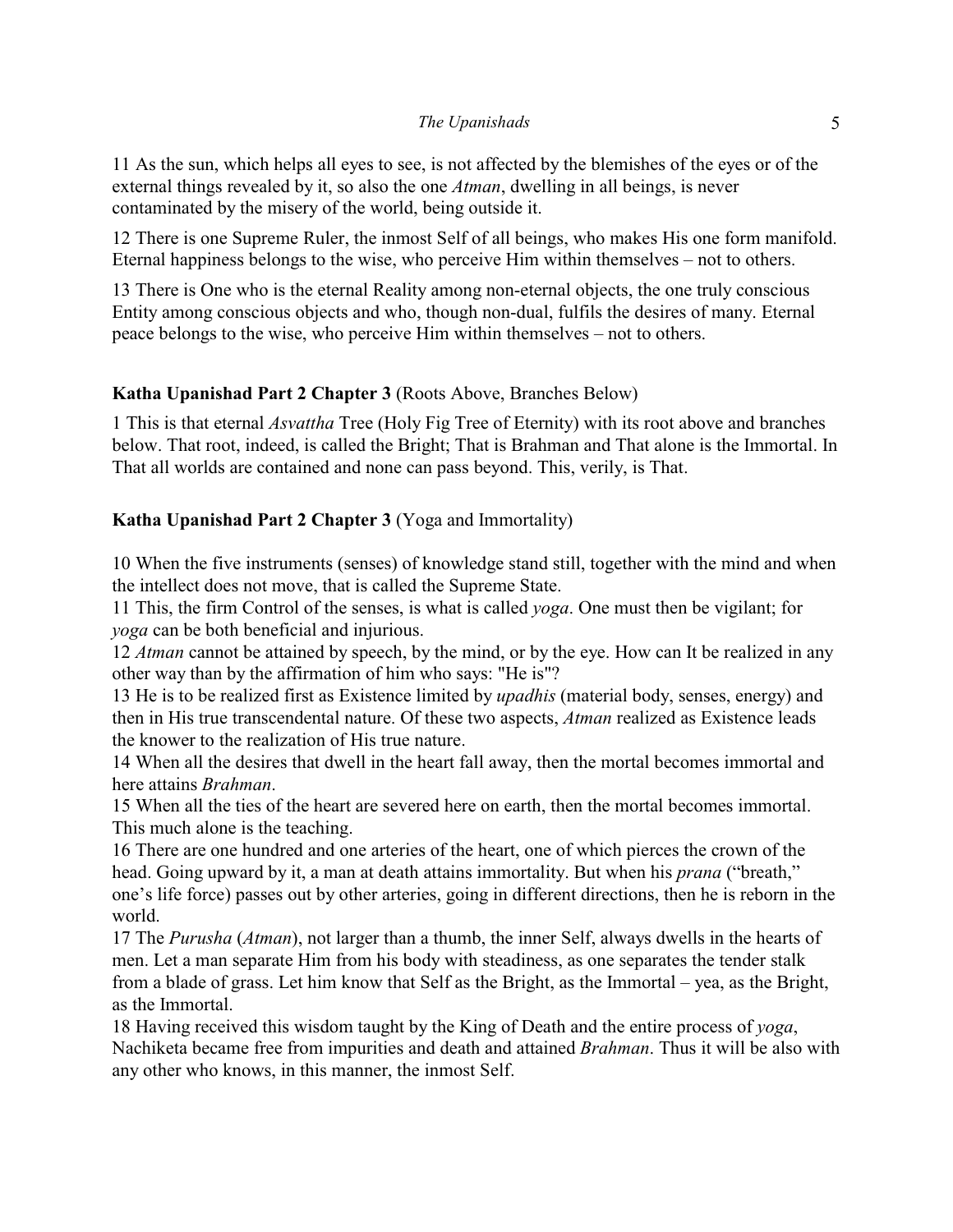#### *The Upanishads* 6

**Chandogya Upanishad Part 6 Chapter 1, 9, 10, 24 and 25** ("Chandogya" refers to "song and sacrifice," and is considered one of the primary Upanishads, as well as one of the oldest. In this selection, the priestly Aruna tells his son Svetaketu a series of parables about the non-duality of the Self, the absence of individuality, and the nature of the Pure Being and the Infinite, of *Brahman*/*Atman*)

**Chapter 1** 4-6. "Just as, my dear, by one clod of clay all that is made of clay is known, the modification being only a name, arising from speech, while the truth is that all is clay; "Just as, my dear, by one nugget of gold all that is made of gold is known, the modification being only a name, arising from speech, while the truth is that all is gold; "And just as, my dear, by one pair of nail – scissors all that is made of iron is known, the modification being only a name, arising from speech, while the truth is that all is iron – even so, my dear, is that instruction."

**Chapter 9** 1-2. "As bees, my dear, make honey by collecting the juices of trees located at different places and reduce them to one form, "And as these juices have no discrimination so as to be able to say: 'I am the juice of this tree,' or 'I am the juice of that tree' – even so, indeed, my dear, all these creatures, though they reach Pure Being (*Brahman*), do not know that they have reached Pure Being.

3. "Whatever these creatures are, here in this world – a tiger, a lion, a wolf, a boar, a worm, a fly, a gnat, or a mosquito – that they become again.

**Chapter 10** 1-2. "These rivers, my dear, flow – the eastern toward the east and the western toward the west. They arise from the sea and flow into the sea. Just as these rivers, while they are in the sea, do not know: 'I am this river' or 'I am that river,' "Even so, my dear, all these creatures, even though they have come from Pure Being, do not know that they have come from Pure Being. Whatever these creatures are, here in this world – a tiger, a lion, a wolf a boar, a worm, a fly, a gnat, or a mosquito – that they become again.

**Chapter 24** 1. "Where one sees nothing else, hears nothing else, understands nothing else – that is the Infinite (*Brahman*). Where one sees something else, hears something else, understands something else – that is the finite. The Infinite is immortal, the finite mortal." "Venerable Sir, in what does the Infinite find Its support?" "In Its own greatness – or not even in greatness." 2. "Here on earth people describe cows and horses, elephants and gold, slaves and wives, fields and houses, as 'greatness.' I do not mean this," he said, "for in such cases one thing finds its support in another. But what I say is:

**Chapter 25** 1. "That Infinite, indeed, is below. It is above. It is behind. It is before. It is to the south. It is to the north. The Infinite, indeed, is all this. "Next follows the instruction about the Infinite with reference to 'I': I, indeed, am below. I am above. I am behind. I am before. I am to the south. I am to the north. I am, indeed, all this.

2. "Next follows the instruction about the Infinite with reference to the Self (*Atman*): The Self indeed, is below. It is above. It is behind. It is before. It is to the south. It is to the north. The Self,